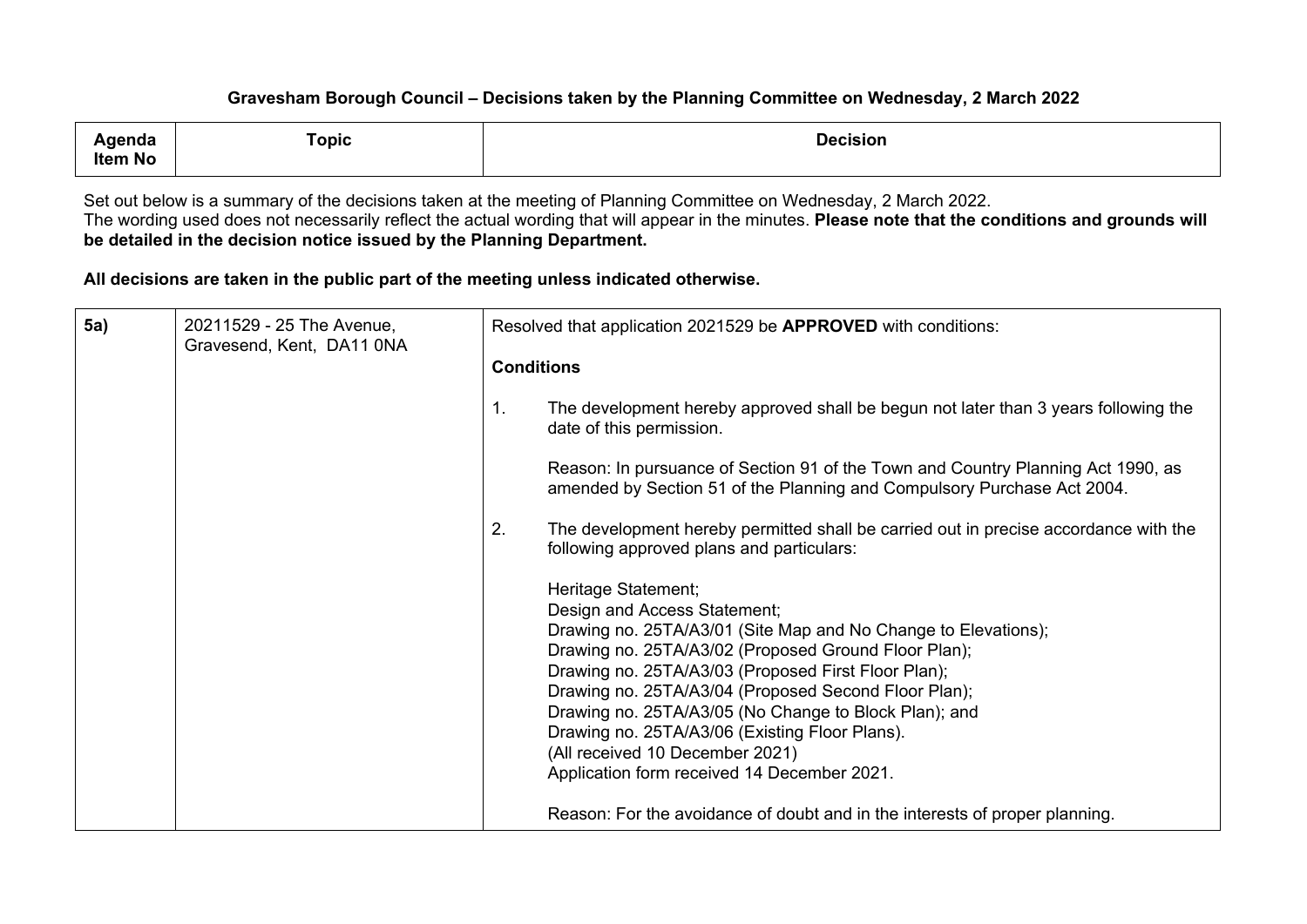| <b>\genda</b><br>$\sim$ $\sim$<br><b>Item No</b> | _<br>⊺opic | Decision |
|--------------------------------------------------|------------|----------|
|--------------------------------------------------|------------|----------|

| 3. | The development hereby approved shall not be occupied until a scheme of cycle storage<br>facilities incorporating 3 cycle parking spaces within a secure and weatherproof<br>enclosure has been submitted to and approved in writing by the Local Planning<br>Authority. These facilities shall be made available for use prior to first occupation of the<br>development hereby approved and retained for use by site users at all times thereafter. |
|----|-------------------------------------------------------------------------------------------------------------------------------------------------------------------------------------------------------------------------------------------------------------------------------------------------------------------------------------------------------------------------------------------------------------------------------------------------------|
|    | Reason: In order to encourage options for sustainable travel in accordance with Policies<br>CS11 and CS19 of the Gravesham Local Plan Core Strategy 2014.                                                                                                                                                                                                                                                                                             |
| 4. | Prior to the first occupation of the development hereby permitted, details of security for<br>the property to comply with the recommendations of Kent Police in their letter dated 29<br>January 2022, including access controls, lighting, alarms, and fire/security certified<br>doors, shall be submitted to and approved in writing by the Local Planning Authority and<br>the work shall be carried out in strict accordance with those details. |
|    | Reason: To ensure a safe living environment in the interests of amenity, and in<br>accordance with Policy CS19 of the Local Plan Core Strategy 2014.                                                                                                                                                                                                                                                                                                  |
| 5. | The approved refuse storage facilities for the development hereby approved shall be<br>provided prior to the first occupation of the development hereby permitted, and shall<br>thereafter shall be retained for such purposes at all times.                                                                                                                                                                                                          |
|    | Reason: In the interest of amenity and in accordance with Policy CS19 of the<br>Gravesham Local Plan Core Strategy 2014.                                                                                                                                                                                                                                                                                                                              |
| 6. | Notwithstanding the details submitted on the application form and in the approved plans,<br>the number of bedrooms and occupants at the property shall at no time be more than 9.                                                                                                                                                                                                                                                                     |
|    |                                                                                                                                                                                                                                                                                                                                                                                                                                                       |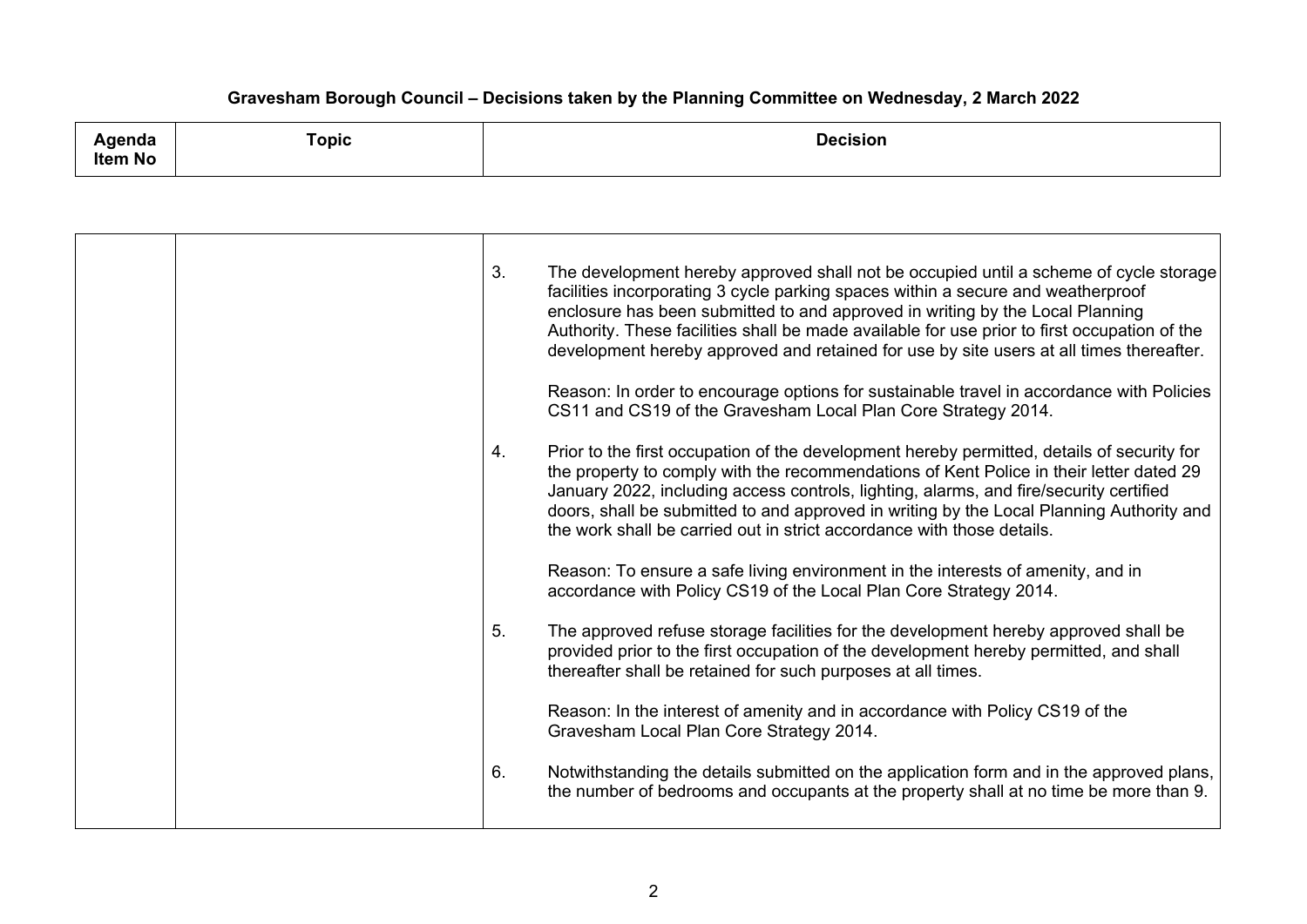| دامد مرحم<br>naa | `opic | <b>Decision</b><br>. |
|------------------|-------|----------------------|
| ltem No          |       |                      |

|  | Reason: To ensure the protection of the residential amenities of occupiers and<br>neighbouring properties and in accordance with Policy CS19 of the Gravesham Local<br>Plan Core Strategy 2014.                                                                                                                                            |
|--|--------------------------------------------------------------------------------------------------------------------------------------------------------------------------------------------------------------------------------------------------------------------------------------------------------------------------------------------|
|  | 7 <sub>1</sub><br>No more than 2 residents' parking permits shall be sought in relation to the property at<br>25 The Avenue, Gravesend.                                                                                                                                                                                                    |
|  | Reason: In the interests of amenity and parking pressures in the area, and in accordance<br>with Policy CS19 of the Gravesham Local Plan Core Strategy 2014                                                                                                                                                                                |
|  | <b>INFORMATIVES:-</b>                                                                                                                                                                                                                                                                                                                      |
|  | <b>WORKS OF CONSTRUCTION</b><br>1                                                                                                                                                                                                                                                                                                          |
|  | Hours of work of construction site plant, equipment and machinery, should be restricted to not<br>earlier than 7.00 a.m. and not later than 6.00 p.m. weekdays and Saturday working should be<br>restricted to not earlier than 8.00a.m. and not later than 1.00 p.m. No work shall be carried out<br>on Sundays, Bank or Public Holidays. |
|  | i. Suitable sound attenuation shall be used at all times in respect of all plant, machinery and<br>equipment in operation on site in order to aid prevention of noise nuisance. Compliance with BS<br>5228: Part 1: 1984 and subsequent amendments regarding the use of equipment on site will be<br>required in appropriate cases.        |
|  | ii. A suitable method of control shall be used in order to aid prevention of dust nuisance arising<br>from work activities on site.                                                                                                                                                                                                        |
|  | iii. Burning of waste materials shall not be carried out on site. Such materials are to be stored in<br>a suitable receptacle, as far from residential accommodation as reasonably practicable, pending                                                                                                                                    |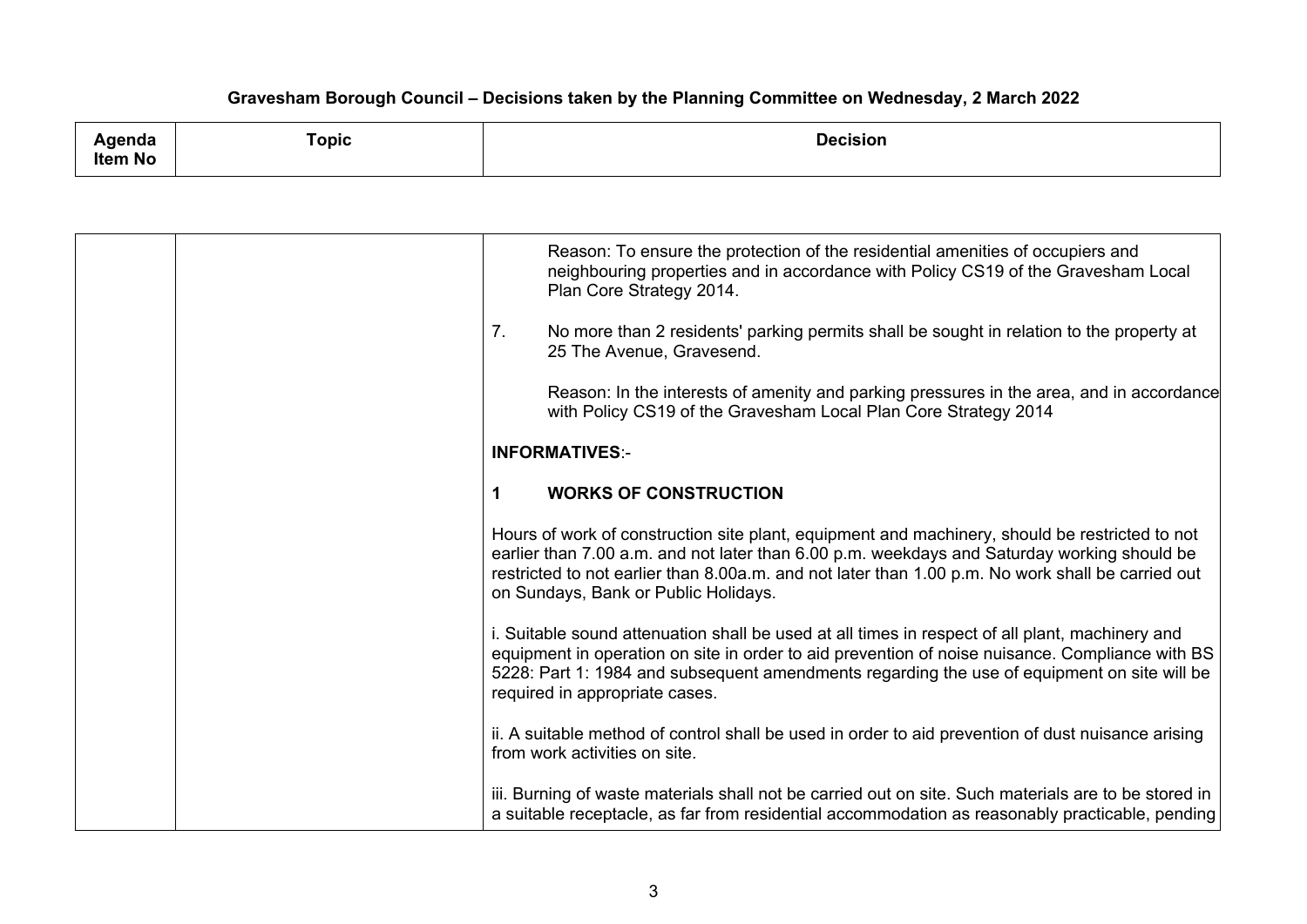| genda   | Topic | <b>Decision</b> |
|---------|-------|-----------------|
| Item No |       |                 |

| disposal off site.                                                                                                                                                                                                                                                                                                                                                                                                                                                                                                                                                                                                                   |
|--------------------------------------------------------------------------------------------------------------------------------------------------------------------------------------------------------------------------------------------------------------------------------------------------------------------------------------------------------------------------------------------------------------------------------------------------------------------------------------------------------------------------------------------------------------------------------------------------------------------------------------|
| iv. Adequate arrangements shall be made to remove all waste material from the site on a regular<br>basis and to dispose of it at a suitably licensed waste disposal site.                                                                                                                                                                                                                                                                                                                                                                                                                                                            |
| $\mathbf{2}$<br><b>DEVIATION FROM APPROVED PLANS</b>                                                                                                                                                                                                                                                                                                                                                                                                                                                                                                                                                                                 |
| It is possible that any proposed deviation from the approved plans could be classed as a<br>'material' change requiring a further application/permission. In the event that any change is<br>proposed, applicants are advised to seek advice from the Local Planning Authority [as<br>proceeding without the necessary permissions could nullify this permission.                                                                                                                                                                                                                                                                    |
| $\mathbf{3}$<br><b>BUILDING REGULATIONS CONSENT</b>                                                                                                                                                                                                                                                                                                                                                                                                                                                                                                                                                                                  |
| The granting of planning permission is independent from the granting of Building Regulations<br>consent (which may, or may not, be required). In the event of a change to the scheme granted<br>planning permission being required to satisfy the Building Regulations, applicants are advised to<br>seek advice from the Local Planning Authority [as proceeding without the necessary<br>permissions could nullify this permission.                                                                                                                                                                                                |
| $\overline{\mathbf{4}}$<br>STATEMENT OF POSITIVE AND PROACTIVE APPROACH TO DECISION-MAKING                                                                                                                                                                                                                                                                                                                                                                                                                                                                                                                                           |
| In accordance with Article 35 (2) of the Town and Country Planning (Development Management<br>Procedure) (England) Order 2015 (as amended), and paragraph 38 of the National Planning<br>Policy Framework (NPPF) 2021, the Local Planning Authority has approached the assessment<br>and determination of this application in a positive and creative way and, where appropriate, has<br>worked pro-actively with the applicant to secure a development that is sustainable and that<br>improves the economic, social and environmental conditions of the area, and that is in<br>accordance with the Development Plan for the area. |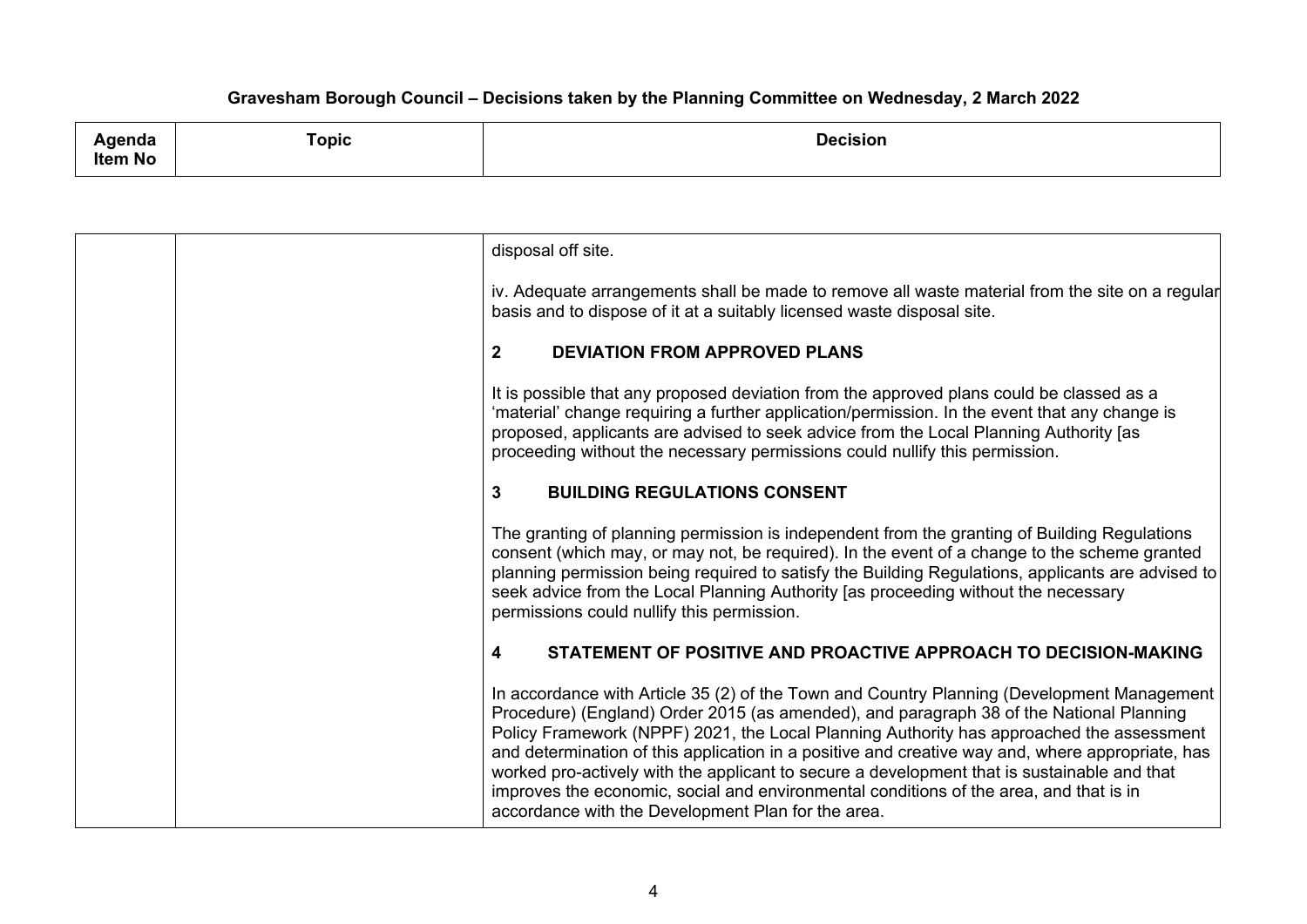**Agenda Item No Topic Decision**

| 5<br><b>SMOKE CONTROL</b>                                                                                                                                                                                                                                                                                                                                                                                                                                                                                                                                                                                                                                                                                                                                                                                    |
|--------------------------------------------------------------------------------------------------------------------------------------------------------------------------------------------------------------------------------------------------------------------------------------------------------------------------------------------------------------------------------------------------------------------------------------------------------------------------------------------------------------------------------------------------------------------------------------------------------------------------------------------------------------------------------------------------------------------------------------------------------------------------------------------------------------|
| The proposed development is situated in a smoke control area. As such, only authorised<br>smokeless fuels as listed in the Smoke Control Areas (Authorised Fuels) Regulations 1991 shall<br>be burnt or fireplaces/appliances exempted by Smoke Control (Exempted Fireplaces) Orders<br>shall be utilised. Exempt appliances are appliances (ovens including pizza and tandoori ovens,<br>wood burners and stoves) which have been exempted by Statutory Instruments (Orders) under<br>the Clean Air Act 1993. These have passed tests to confirm that they are capable of burning an<br>unauthorised or inherently smoky solid fuel without emitting smoke. They must be fitted and<br>used according to manufacturer's instructions and they can only be used for the fuel for which<br>they are designed. |
| When purchasing fuels and fireplaces the applicant should clarify with the vendor their suitability<br>with respect to use in Smoke Control Areas. For further information, including confirmation that<br>an appliance and/or fuel is suitable for use in a smoke control area, the applicant should contact<br>the Council's Regulatory Services air.quality@gravesham.gov.uk.                                                                                                                                                                                                                                                                                                                                                                                                                             |
| 6<br><b>KENT COUNTY COUNCIL HIGHWAYS AND TRANSPORTATION</b>                                                                                                                                                                                                                                                                                                                                                                                                                                                                                                                                                                                                                                                                                                                                                  |
| It is the responsibility of the applicant to ensure, before the development hereby approved is<br>commenced, that all necessary highway approvals and consents where required are obtained<br>and that the limits of highway boundary are clearly established in order to avoid any<br>enforcement action being taken by the Highway Authority.                                                                                                                                                                                                                                                                                                                                                                                                                                                              |
| Across the county there are pieces of land next to private homes and gardens that do not look<br>like roads or pavements but are actually part of the road. This is called 'highway land'. Some of<br>this land is owned by The Kent County Council (KCC) whilst some are owned by third party<br>owners. Irrespective of the ownership, this land may have 'highway rights' over the topsoil.                                                                                                                                                                                                                                                                                                                                                                                                               |